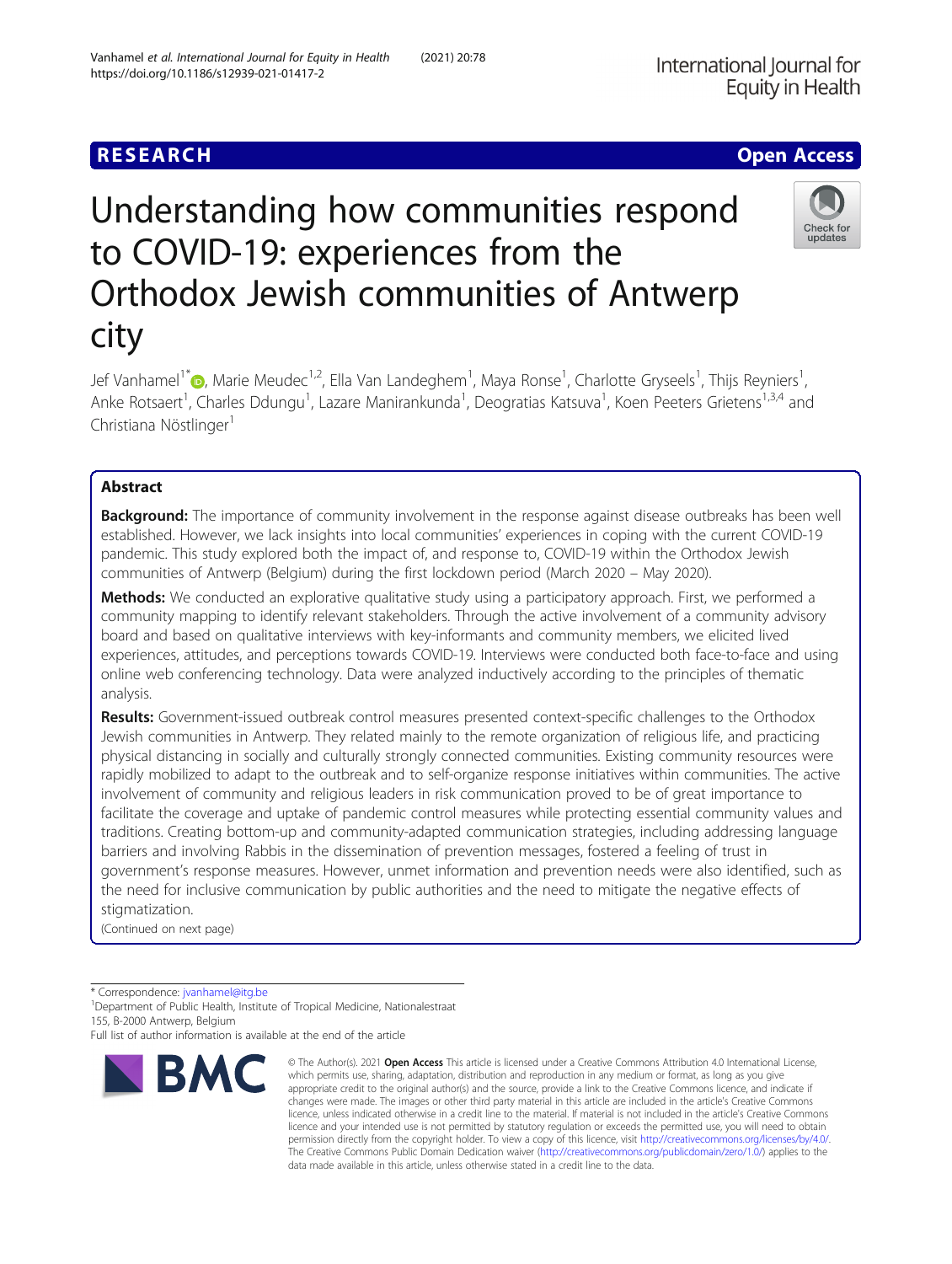# (Continued from previous page)

**Conclusion:** The experiences of Orthodox Jewish communities in Antwerp demonstrate a valuable example of a feasible community-centered approach to health emergencies. Increasing the engagement of communities in local decision-making and governance structures remains a key strategy to respond to unmet information and prevention needs.

Keywords: COVID-19, Community engagement, Orthodox Judaism, Participatory approach

# Background

Engaging communities in health interventions is deemed crucial to improve population health and well-being, also in emergency contexts [[1](#page-11-0)–[4](#page-11-0)]. The World Health Organization (WHO) therefore actively recommends community participation in disease control strategies [\[5](#page-11-0)]. The expertise of community members is rooted in local realities and in their historical context. Their insights might therefore contribute to a better understanding of certain social structures, community norms, and belief systems that might otherwise remain inaccessible or unknown to 'outsiders', unless explicitly researched [\[6](#page-11-0)]. Understanding how these local realities interact with meso- and macro-societal structures is paramount to developing context-specific and tailored solutions that will facilitate the implementation and adoption of health interventions [\[7](#page-11-0)].

In early 2020, the rapid spread of a newly identified coronavirus, SARS-CoV-2, led many countries to take unprecedented outbreak control measures to mitigate the otherwise devastating effects of this pandemic on individual and public health outcomes. In the absence of effective pharmaceutical interventions, these measures relied heavily on reducing close contact between people (e.g. physical distancing, stay-at-home recommendations, closure of public spaces etc.). The impact of this epidemic on social life in communities therefore cannot be underestimated. Despite the documented benefits of a bottom-up and community-based approach in disease outbreaks, knowledge of the engagement of local communities in either the design, planning, or delivery of preventive measures in the current COVID-19 pandemic remains limited  $[8-11]$  $[8-11]$  $[8-11]$  $[8-11]$  $[8-11]$ . Yet, communities consist of individuals with agency, able to respond and adapt to crisis situations by building on existing strengths and resources that are readily available to them. We currently lack insight into local communities' experiences in dealing with the COVID-19 pandemic and coping with COVID-19 control measures. Such evidence might comprise useful examples and lessons that can inspire future initiatives and creative solutions for outbreak prevention and preparedness in different contexts.

In Belgium, Antwerp city is home to a very diverse population of heterogeneous social, cultural, ethnic and religious communities. This includes one of Europe's largest communities of Orthodox Jews. The Jewish communities in Antwerp are currently estimated at about 25,000 members. The socio-demographic profile of current Antwerp Jewish inhabitants is mainly influenced by the ethnic background of returning survivors following the Holocaust in Europe during the Second World War [[12\]](#page-11-0). A large proportion consisted of Eastern European Jews from different Orthodox and Haredi traditions, fleeing anti-Semitism in their countries of origin (see Table [1](#page-2-0) for an overview of the different Jewish communities and identities in Antwerp) [[13](#page-11-0)]. Over time, organized Jewish life in Antwerp became increasingly religious-orthodox, with a heterogeneous landscape of different Jewish religious communities maintaining a variety of cultural identities and traditional ways of life, while at the same time living integrated within the majority society in the Belgian context [\[12](#page-11-0)].

Since the beginning of the pandemic, popular media worldwide have reported on Orthodox Jewish communities, often depicting them as particularly vulnerable to, or even responsible for, widespread COVID-19 transmission because of socio-cultural dynamics and a specific Orthodox Jewish lifestyle [[19](#page-11-0)–[21\]](#page-11-0). However, in Belgium, stratified epidemiological data on the COVID-19 burden among cultural, ethnic, or religious minority populations are not available. Therefore, information on the burden and spread of COVID-19 in the Orthodox Jewish communities of Antwerp city consists mainly of anecdotal evidence. There is a growing body of evidence showing that ethnic, racial and cultural minority populations have been disproportionally affected by the current COVID-19 pandemic and its direct or indirect consequences. The reasons are complex, multi-dimensional, and frequently intertwined with socio-economic vulnerabilities often more prevalent among such groups [[22](#page-11-0)–[27](#page-12-0)]. Framing specific minority communities as being particularly implicated in disease outbreaks might be stigmatizing, be perceived by community members as stigmatizing, and contribute to discrimination and fear [\[28](#page-12-0), [29](#page-12-0)]. Given that Antwerp hosts a great diversity of minority communities, understanding and identifying their essential information and prevention needs will be of great importance to develop community-centered, culturallysensitive health interventions to respond to those needs, as well as to prevent and mitigate the effects of stigmatization.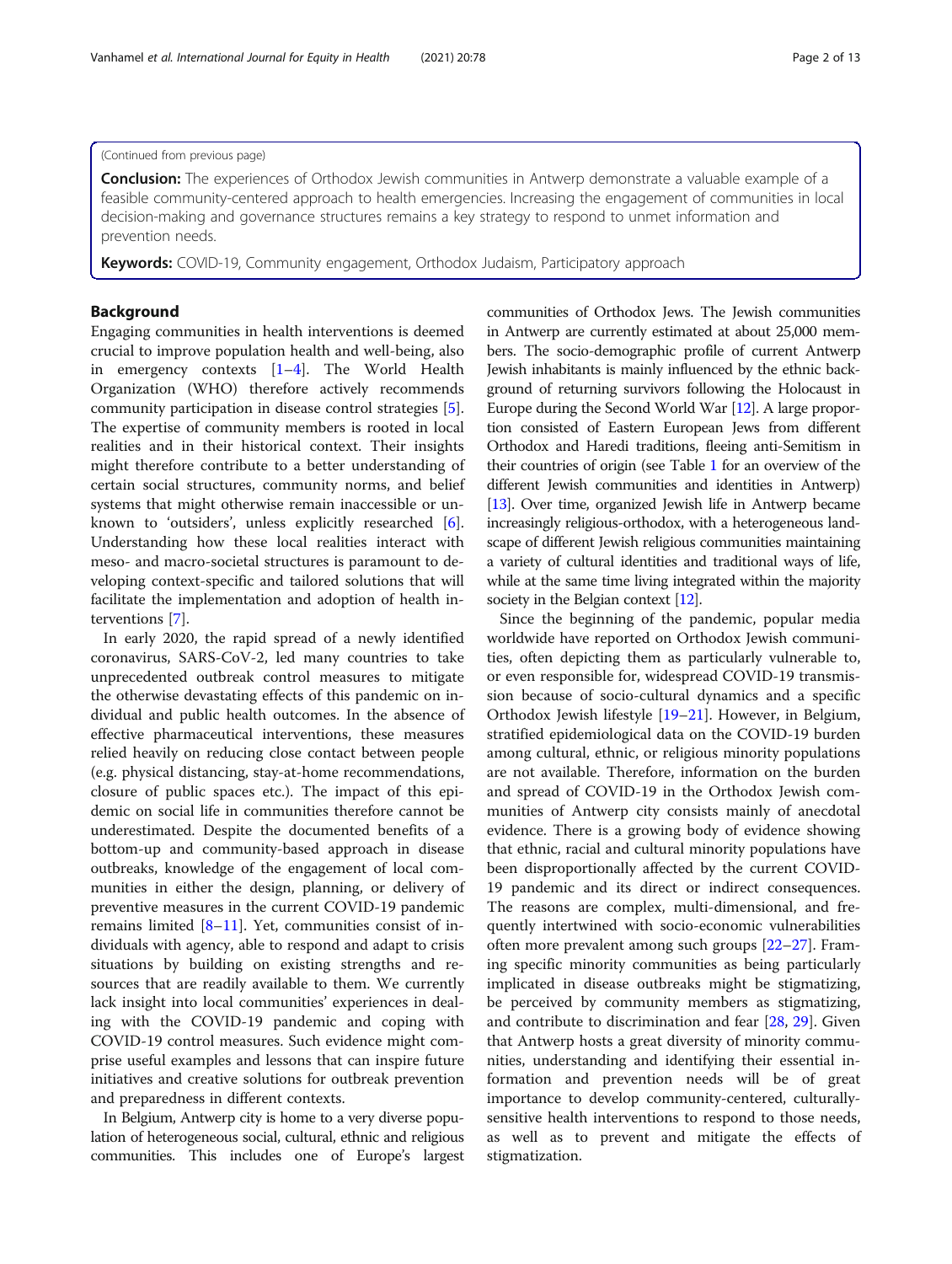#### <span id="page-2-0"></span>Table 1 Overview of the Jewish communities of Antwerp

|                        | Most common Jewish identities among members of Antwerp Jewish communities                                                                                                                                                                                                                                                                                                                                                                                                                            |
|------------------------|------------------------------------------------------------------------------------------------------------------------------------------------------------------------------------------------------------------------------------------------------------------------------------------------------------------------------------------------------------------------------------------------------------------------------------------------------------------------------------------------------|
| Haredi                 | While Brussels hosts the largest Jewish community in Belgium, Antwerp is known to be home to one of Europe's largest<br>communities of Haredi Jews (sometimes also referred to as 'ultra-Orthodox' Jews). About one third of all Jewish people living in<br>Antwerp are estimated to belong to this group [13].                                                                                                                                                                                      |
|                        | One important characteristic of the Haredim is a strict adherence to a specific body of Jewish religious laws called the Halacha<br>[14]. These rules strongly organize personal, social and spiritual life in Haredi communities, with reliance on religious leaders (or<br>'teachers') to provide spiritual quidance. These leaders also are well-positioned to advise whether certain practices, under certain<br>circumstances, can be considered kosher (i.e. in line with the Halacha) or not. |
|                        | The Haredim symbolically manifest the cultural boundaries of their group by a very distinctive dress code, making them a more<br>segregated and visually identifiable group. Men are often bearded, wear a kipah (with or without shtreimel), and cover<br>themselves with long black coats. Haredi women are equally expected to dress modestly, wear skirts, and cover their heads (e.g.<br>with a sheitel) [13].                                                                                  |
|                        | The community of Haredi Jews consists of many different sub-groups. One of the largest movements is the Hassidic one, com-<br>prising different communities (or 'courts') based on their geographical origin (e.g. the Hassidic community of Belz, Satmer, Vish-<br>nitz etc.) [15]. The community of Belz is numerically the largest Hassidic community in Antwerp.                                                                                                                                 |
| Orthodox               | The term 'Orthodox' is used to refer to those who identify themselves as Jewish in a rather conservative way when it comes to<br>the observance of Jewish religious rules. Yet in general, the Orthodox community adopts a more pragmatic and liberal attitude<br>compared to the Haredi group, leaving more space for flexibility and compromise in the application of religious rules in daily life<br>[16]                                                                                        |
|                        | The limits and boundaries of what constitutes Orthodox Judaism is a matter of debate, as there is an inherent plurality of<br>different Orthodox sub-groups and communities, each having their own unique cultural and religious heritage [17]. Often the<br>term 'Orthodox' is used as a popular term encompassing both Haredi and (other) Orthodox Jewish communities.                                                                                                                             |
| Secular/traditional    | Some community members feel their Jewish identity is not linked to religious faith per se. In the first place, they feel connected<br>through the various common cultural and family traditions that, to them, comprise the feeling of 'being Jewish'. Rather than<br>experiencing religious obligations, they may participate in religious activities as part of celebrating this tradition. However, others<br>might feel more secular, or even anti-religious [18].                               |
|                        | Organization of the Antwerp Jewish communities                                                                                                                                                                                                                                                                                                                                                                                                                                                       |
| Shomre Hadas           | The largest formal Jewish organization in Antwerp is called Shomre Hadas [13]. Most of its members belong to the above<br>described groups of Orthodox and traditional Jews. Each community organizes religious services, maintains their synagogues,<br>provides appropriate burial services, and observes the rules of kosher food preparation.                                                                                                                                                    |
| Machsike Hadas         | The Machsike Hadas is a somewhat smaller and in general more conservative organization compared to the Shomre Hadas. It<br>mainly consists of strictly Orthodox and Haredi communities. Also most of the Hassidic groups fall under this larger<br>administrative community.                                                                                                                                                                                                                         |
| Sephardic<br>community | This is the smallest Jewish community in Antwerp, which historically has its origins in Portugal.                                                                                                                                                                                                                                                                                                                                                                                                    |

In this study, we aimed to understand the impact of COVID-19 on the Orthodox Jewish communities of Antwerp city during the first 'lockdown' period between March and May 2020. We explored how local response mechanisms and coping strategies were shaped and developed within their local context, and how these relate broader cultural, religious, and socio-economic factors. This allowed us to identify unmet information and prevention needs in such minority communities and how they could be addressed by future interventions.

# Methods

# Study background and design

The qualitative explorative study on which we report here is part of a larger and ongoing assessment of the impact of and response to COVID-19 during the first lockdown period on different migrant, ethnic, and religious minority communities living in Antwerp, Belgium. The main objective of the overall research study was to rapidly assess the information and prevention needs among such communities (phase 1) in order to co-create and implement tailored prevention and communication measures where needed and desired (phase 2). We therefore adopted an iterative and inductive study approach, emphasizing the community context as the research setting. In doing so, we sought to stimulate a horizontal dialogue with communities, facilitating stakeholder collaborations, and building trust [[30\]](#page-12-0). In this paper, we exclusively report on our findings of phase 1 of the research within the Orthodox Jewish communities.

Three local community networks participated in the overall research: members of a network of sub-Saharan African migrant communities, members of communities with various migration backgrounds (e.g. Moroccan, Turkish and Syrian), and the Orthodox Jewish communities. The choice to engage with these particular communities was both purposive and pragmatic, based on emergent routinely available ecological data showing that some geographical districts home to superdiverse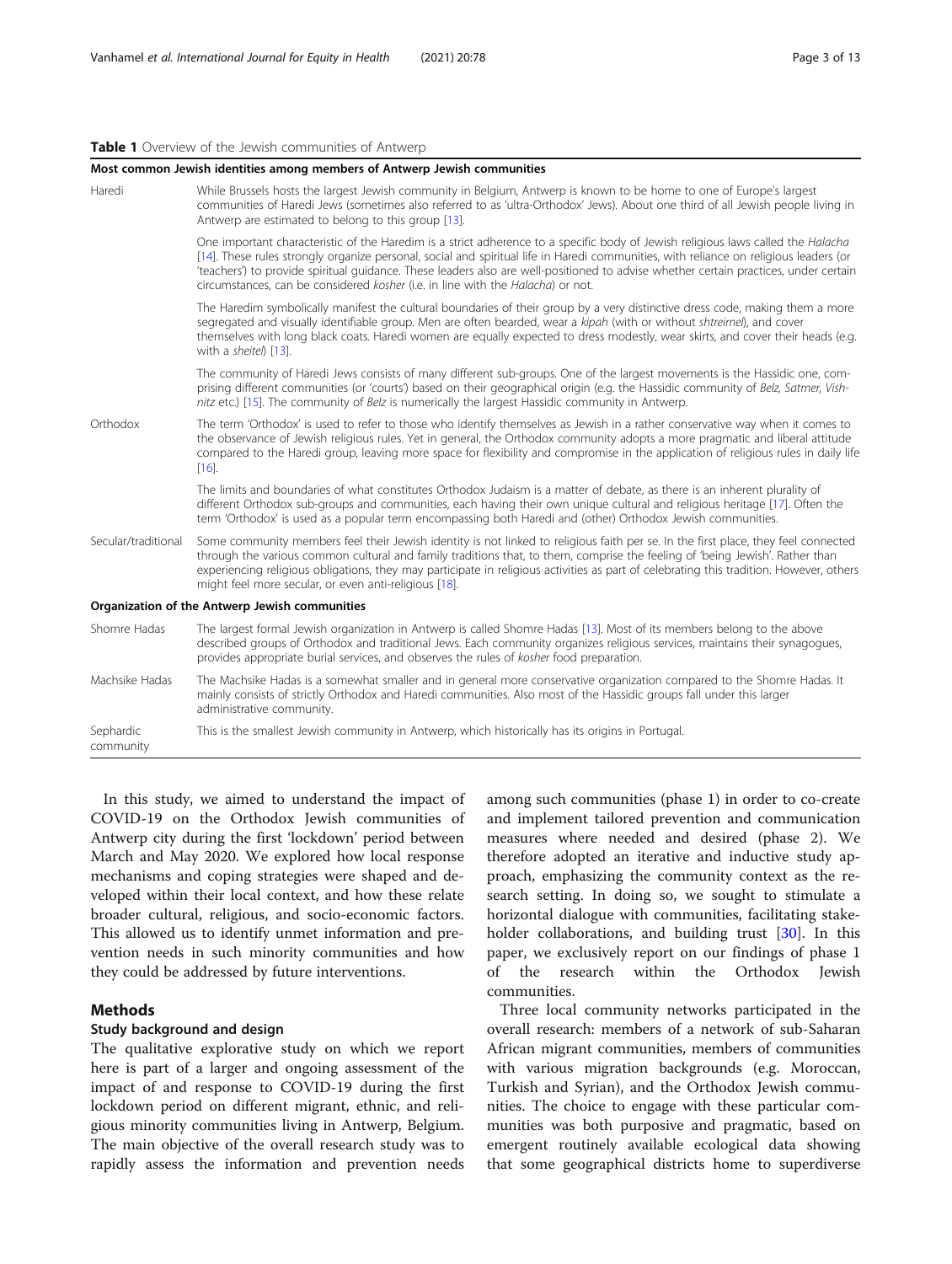populations were disproportionally affected by COVID-19 [[31\]](#page-12-0). As there are no Belgian epidemiological data stratified by religion or cultural-ethnic indicators available, geographical precedence of cases was the main source of information. Moreover, previous research has established the increased vulnerability of minority communities to unfavorable health outcomes in the context of infectious disease outbreaks [[32](#page-12-0), [33](#page-12-0)].

To ensure collaboration with all relevant stakeholders, and to obtain constant input and feedback at each step of the research, a community advisory board (CAB) was set up. This platform included representatives of relevant community- and faith-based organizations of the involved communities, as well as delegates from the local authorities at a city-level. This allowed for a short line of communication between the on-ground community experiences and a higher policy level where decisions were made.

In a first preparatory stage of this study within the network of Orthodox Jewish communities, we used a community mapping, based on existing information networks to identify key informants. In a second stage, we interviewed these key informants to (1) better understand community structures and dynamics, (2) to have an initial assessment of the communities' responses towards the outbreak, and (3) to build trust and rapport. In a third stage, we interviewed community members in general to elicit lived experiences, perceptions, attitudes, and remaining information and prevention needs related to COVID-19.

# Data collection

Community mapping: we reviewed academic and grey literature on the Antwerp Jewish community, and we scanned local community websites and social media platforms to identify relevant community leaders and organizations. In addition, we held informal conversations by e-mail and telephone with purposively selected informants within our existing information networks, based on their background and relevant expertise with regard to the Orthodox Jewish communities of Antwerp. This mapping exercise led to the identification of relevant stakeholders to be included for subsequent key informant interviews. Members of the CAB were crucial in identifying additional key informants and helped to establish initial contact between the researcher performing the data collection (JV) and informants from within their respective communities.

Key informant interviews were guided by a topic guide, covering the following main themes: community structure; impact of COVID-19 on community organization; access to information (in general, and on COVID-19); community responses towards COVID-19, as well as remaining information and prevention needs. We asked interviewees if they could provide us with contacts of

other community members for subsequent in-depth interviews. This 'snowballing' method, whereby previous participants could serve as a point of reference for subsequent interviewees, has shown to aid the development of a form of trust and rapport when researchers are perceived as 'outsiders' to the group they are trying to reach [[34\]](#page-12-0).

In-depth interviews were equally guided by a topic guide, focusing on subjects related to community members' personal experiences of COVID-19 and its impact on their lives and their communities; on risk perception towards COVID-19;on accessing information related to COVID-19; and on perception towards prevention and control measures.

In order to respect COVID-19 prevention measures related to physical distancing, web conferencing technology was used during the strict lockdown period, followed by face-to-face interviews with physical distancing as soon as measures were loosened. 'Zoom' was used as a videoconferencing platform, with an institutional license and in compliance with General Data Protection and Regulation (GDPR).

#### Data analysis

All interviews were audio-recorded, with verbal consent of the participants, and subsequently combined with the researcher's notes into extensive summaries. Data were analysed inductively using QSR-Nvivo (release 1.3, March 2020) according to the principles of thematic analysis [\[35](#page-12-0)]. In a first phase, overarching themes related to topic guide questions were outlined. A data-driven codebook was then established based on an analysis of the data corresponding with the overarching themes. Sub-themes and additionally emerging descriptive codes were assigned upon a re-analysis of the data by the first author. Inconsistencies or unclarities in the interpretation of the data were addressed through discussions with members of the research team and the CAB.

# Results

We conducted 15 interviews between April 24, 2020 and June 25, 2020. All participants but one were male and aged between 30 and 75 years. Six interviews were conducted with a total of seven key informants (one qualified as a 'duo interview'). These key informants were mainly members of the Antwerp Jewish communities with a leadership or coordinating function within the community (see Table [2\)](#page-4-0). In addition to the key informant interviews, we also conducted nine in-depth interviews with members of the Antwerp Jewish communities that had no particular leading role in the community, and were more involved in receiving rather than coordinating information flows related to COVID-19. Even though community members participated who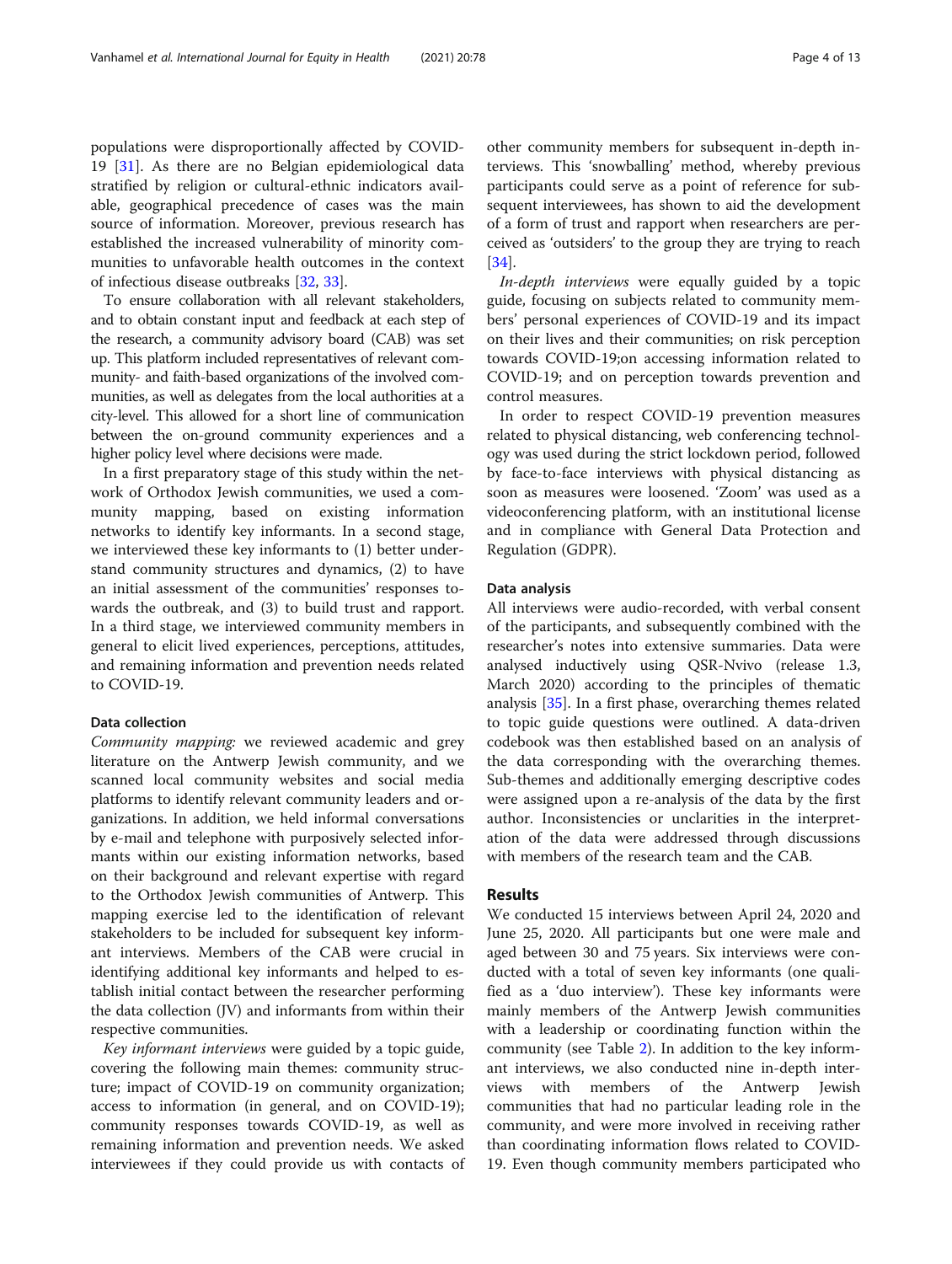# <span id="page-4-0"></span>Table 2 Characteristics of study participants

| Profile of participants                                                                  | Number<br>included |
|------------------------------------------------------------------------------------------|--------------------|
| Key informant interviews                                                                 |                    |
| Leaders of community- and faith-based organizations                                      | 4                  |
| Health professional working in a practice serving<br>Antwerp Orthodox Jewish communities | 1                  |
| Academic lecturer with a professional background in<br>Jewish studies and philosophy     | 1                  |
| Civil servant at the local authorities (city-level)                                      | 1                  |
| In-depth interviews                                                                      |                    |
| Community members who identified as Orthodox                                             | $\mathcal{L}$      |
| Community members who identified as Haredi                                               | ζ                  |
| Community members who identified as traditionally<br>Jewish                              | 4                  |

both did and did not self-identify as Orthodox and Haredi Jewish, all interviews focused on participants' experiences with, and perceptions of, Antwerp Orthodox Jewish communities, hereby including Haredi groups.

Three main overarching themes emerged from the data; (1) the impact of COVID-19 and related control measures on the Antwerp Orthodox Jewish communities, (2) the communities' responses to COVID-19, and (3) unmet information and prevention needs.

# Impact of COVID-19 and related control measures on Antwerp orthodox Jewish communities

# Religious life and the orthodox Jewish identity

All participants acknowledged that the current coronavirus pandemic posed a unique challenge to the practice of religion for Orthodox and Haredi Jews. The closure of the synagogues as part of the national outbreak response was reportedly a particularly impactful event in this regard. This was explained by the essential position the synagogue holds in the life of Orthodox and Haredi Jewish communities, acting not only as a place for prayer, but also to socialize and stay updated on the latest news in the community and beyond. Yet, the closure of the synagogues and other prayer houses led to a need to organize religious life remotely. This reportedly created specific challenges in adhering to religious rules according to which, in order to have a valid prayer, a quorum of at least ten adult Jewish males (i.e. a minyan) must be constituted. Since the Halacha requires Jewish men to be able to respond to each other's prayers in real-life, creative solutions were found to overcome this challenge, as illustrated in the quote below:

"A lot of [Orthodox] men had moved their prayers from the synagogue to the balconies of their apartments. Meaning hundreds of people were praying from their balconies, and wishing each other

courage, to hold on. […] From my bedroom I could hear them on Friday nights, people who cannot see each other, yet they were singing together."

[Orthodox member of the Shomre Hadas community]

While several Orthodox respondents mentioned they were struggling with organizing their religious activities during the lockdown, not being able to pray was generally not considered to be in conflict with their Orthodox or Haredi identity in such exceptional times. Different interviewees confirmed that one Jewish principle overrides virtually any other religious rule in times of emergencies: in times of danger everything must be done to preserve life (i.e. pikuach nefesh). An Orthodox member of the Machsike Hadas community explained this as follows:

"The first and most important command in the Torah is 'take good care of your life'. Even when the synagogues closes, your life comes first. Also other customs and rituals that we are ought to perform, yet haven't been able to adhere to because of this crisis, that is not with a bad feeling because I was not allowed to do them. The first command is much more important than all others."

Although respondents recognized this religious justification for not being able to follow all the religious rules inherent to Orthodox Judaism, some reported that it made them feel uncomfortable or frustrated. These feelings were described as not being able to completely live up to what was expected of them in terms of religious observance. One Haredi member of the Machsike Hadas community phrased this feeling as follows:

"If you are Jewish, and you observe the rules of Judaism, day in and day out, all 613 of them, then you have the feeling that God is part of your family. If you are not able to do that anymore, you feel like an orphan. It is the feeling as if something existential is missing. You have to be Jewish to understand that frustration."

# Family life and an orthodox Jewish lifestyle

Many respondents from Orthodox and especially Haredi Jewish communities reported experiencing challenges related to family life. As Orthodox Jewish households often tend to be quite large, family composition emerged as a significant theme in different interviews. Usually, respondents explained, there is a sort of 'natural spread' of household members over the day, where men go to work or to the synagogue, and children attend school. Yet, during the lockdown period all household members had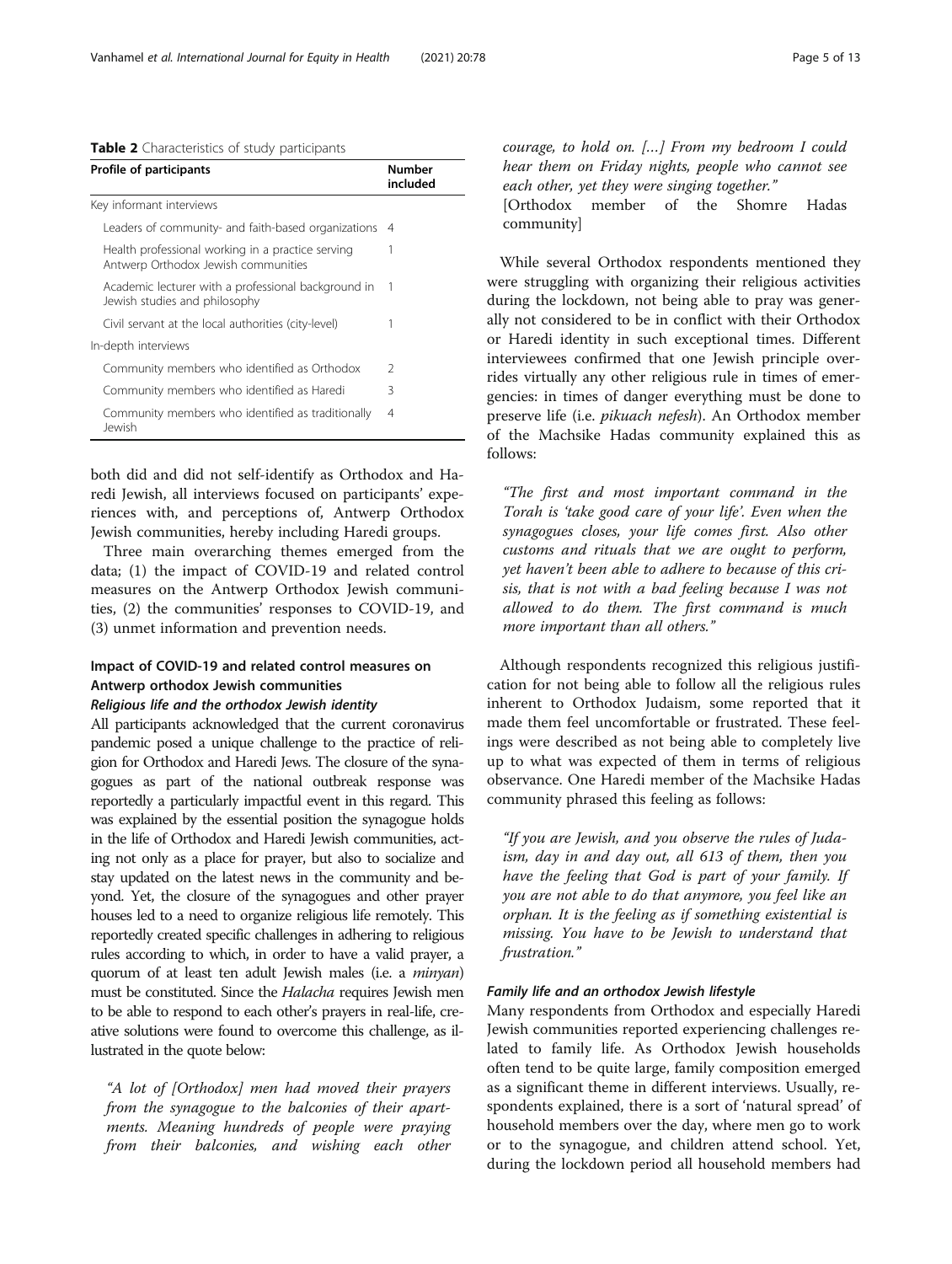to stay together inside, putting a strain on many parents, in particular on mothers. Moreover, when going outdoors as a family, some respondents experienced a sense of disapproval from other citizens towards their behavior, mistaking their family activities for illegal social gatherings. One Orthodox participant said:

"I am a father of thirteen children. We are all locked-up, we cannot even go to the park because my car only has seven seats. Even if we do go out, I see other people looking at us, 'does he take that many people?', but they do not understand, they are all part of my family!"

Many interviewees experienced an impact of the epidemic on the way important Jewish life events and holidays are traditionally celebrated. Usually, there would have been extensive travelling between families living in different parts of the world for occasions such as weddings, funerals, or important Jewish holidays. Especially the celebration of Passover (Pesach), one of the major Jewish holidays traditionally celebrated for 8 days in spring time, was particularly impacted by the first lockdown. During this period, many countries had either closed their borders or strongly discouraged international travel. The physical separation of families and community members during traditional and highly symbolic events essentially centered around social gatherings, was described to weigh heavily on community members. This challenged usually applied coping mechanisms during stressful times (e.g. being able to mourn as a group during funerals).

"Our community [of Haredim] in New York was hit hard…Even I lost my brother-in-law In fact everybody here knows someone who passed away in the epidemic in New York. Yesterday I talked to somebody who lost five people… And he couldn't go to their funerals. First, because there are too many funerals, and second because we cannot travel. We will remember this crisis for a long time I think..." [Member of a Haredi community]

# Risk perception and stigma

Several respondents felt that the Jewish communities had been negatively portrayed in mainstream and social media, both nationally and internationally. They felt that such media reports often overemphasized the negative aspects of risk and vulnerability of Orthodox Jewish communities to COVID-19, while this was not always in accordance with how they perceived the local reality. Many interviewees did not have the impression that the Antwerp Jewish communities were being disproportionately affected by COVID-19 in terms of cases or

fatalities. According to an Orthodox member of the Shomre Hadas community:

"It is often like that, when a problem emerges in the world, that the Jews are singled out. It was like that with the Plague, and with many others. And like I mentioned, there was an article in the beginning that stated that Orthodox Jews were not adhering to the rules of social distancing and that 500 Jews will die from corona. That can be used as anti-Semitism, those anti-Jewish attitudes: 'Oh yes, it is because of them that corona is here'."

Moreover, a few interviewees reported having experienced negative consequences during the epidemic such as, for instance, 'over-policing' of Jewish neighborhoods or they shared stories of overt discrimination and anti-Semitism towards other members of the Orthodox Jewish communities.

"The communication of the media was a bit against us, like '85% of the Jewish community will be infected'. Then other citizens became suspicious, and we have been in a position, in the diamond industry, but also in the streets, that people were avoiding us. And that word, 'filthy Jew', appeared again…These are things that have happened, and they shouldn't be happening."

[Traditional member of the Shomre Hadas community]

# Community responses against COVID-19 The role of community organizations

Respondents described unequivocally how community organizations had a key role in facilitating the uptake of national outbreak response measures in the Orthodox Jewish communities. One such organization often identified by interviewees was the 'Crisis Management Team' (CMT). The CMT was described as a pre-existing volunteer-based organization dedicated to community safety and security, established with the goal to respond rapidly to crisis situations. It involved representatives of the most important community organizations and institutions, including the Rabbis of the two largest Jewish communities (Shomre Hadas and Machsike Hadas). Key informants mentioned how already in the early days of the pandemic, the CMT had made preparations for a local community response through consultation with representatives from official local authorities. They considered reaching out to all members of the community through rapid and community-based communication as the CMT's most important task during the pandemic. Volunteers therefore operated a telephone 'hotline' which community members could call for questions and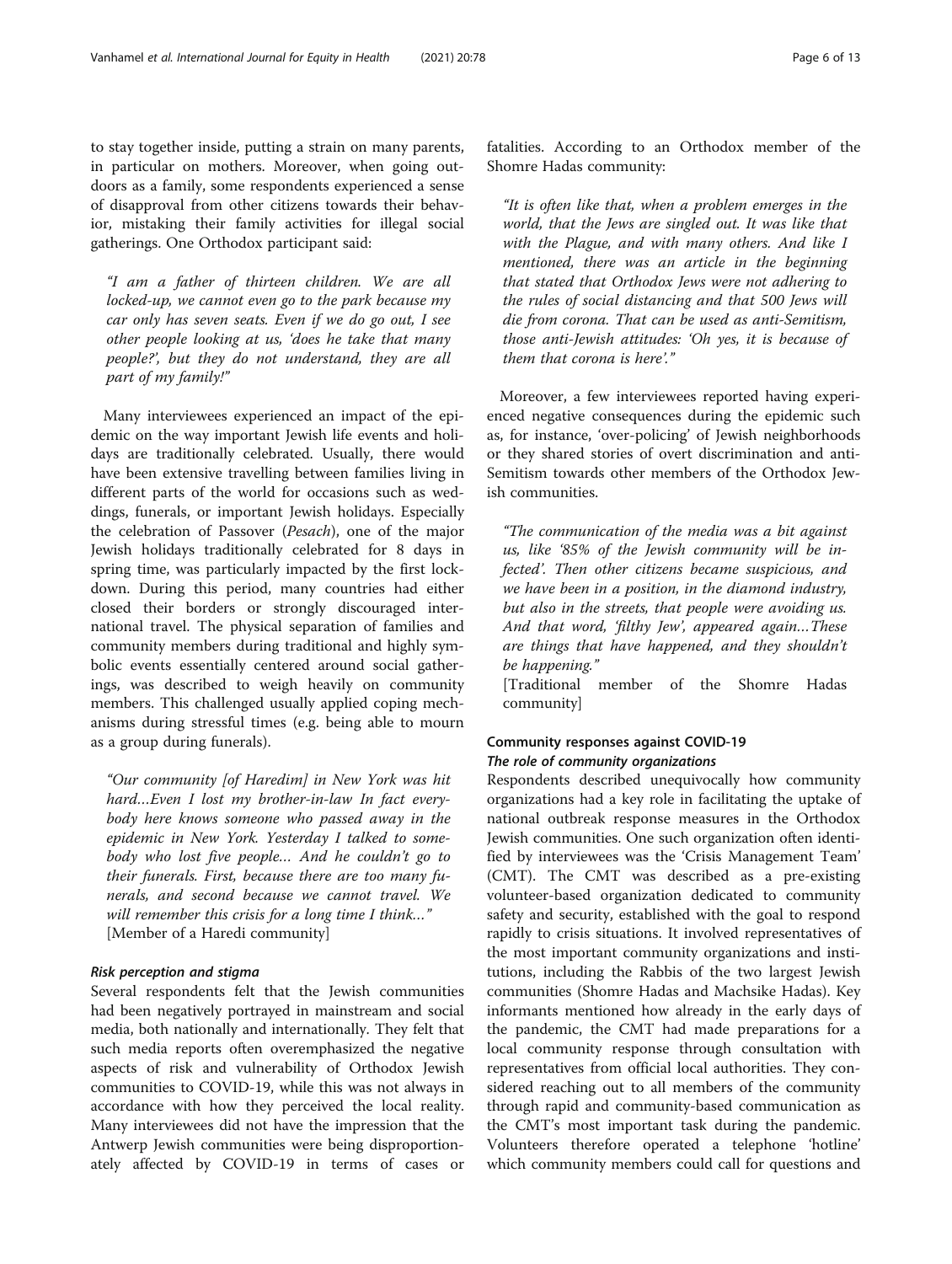updated information on COVID-19 and government measures.

"Together [with volunteers] the first thing we did was opening a call center, in multiple languages. People could hear a daily message from the upper-Rabbi, people could call and speak to live operators and ask questions. Like, 'what do I have to do with my children?', and 'can I go to the grocery store?'. It could be anything, but of course in a language they could understand, English, Yiddish, Hebrew,…" [Community leader]

Key informants mentioned the importance of making sure that all communications on outbreak control measures sent out by the CMT were endorsed by the Rabbinate, as it increased the credibility of these messages and therefore also community members' motivation to adhere to these measures.

"The upper Rabbi was on board from the very beginning. He understood that something bad was going on and said 'use me for whatever you need me'. It is not always like that, because the Rabbinate has a clear role, and they know that people will listen to them. So we asked if we [CMT] could communicate in the name of the Rabbi, so that when we said 'stay at home', we said it together with the Rabbi." [Community leader]

In addition to the CMT, several respondents identified the Hatzoloh as an equally important community-based organization. Key informants explained how Hatzoloh constituted a team of certified volunteer paramedics providing first aid upon receiving emergency calls from community members. Their work was described as complementary to official medical emergency services, and participants saw particular benefits of the Hatzoloh in mitigating cultural and linguistic barriers to an adequate emergency response.

#### The role of community and religious leaders

Key informants who had a leading role in community organizations reported having strong connections with official authorities from outside the Jewish communities. This contributed, in their opinion, to a rapid communication stream of official outbreak control measures. It also ensured that important cultural factors could be taken into account in the response of local authorities.

"The police played an important role here, to sensitize people in the very beginning. So not directly fine them, because they [police] understand that the communication does not always happen very fast in

our community, because people do not have internet or TV, and they cannot follow the news like everybody else. And also they don't always speak the language."

[Community leader]

All respondents identified the Rabbis as particularly influential figures in Orthodox and Haredi Jewish communities given their position as religious leaders. Rabbis were considered essential and respected authorities to guide community members in matters of kosher practices and living according to the Halacha (see also Table [1\)](#page-2-0). During this pandemic, they were therefore considered well positioned to overcome feelings of mistrust towards the government, rooted in the historical involvement of local city authorities in the Holocaust.

"If you want to know about the psychology of why not everybody takes notice of the laws of the federal government, it might be due to the fact that before the war in Europe, the governments were not so friendly towards the Jews, to say the least. And some of the people in town here don't always trust the federal government and as far as their laws are concerned." [Orthodox member of the Shomre Hadas community]

Rabbis themselves also recognized the influence they exercised on the community, as illustrated by the quote of a Rabbi below:

"It is not enough that the federal government gives out laws as far as social distancing is concerned because some people might not take notice of it for whatever reason, and therefore it is very important that the Rabbis of the communities show that they back the federal government's laws and show that we have to take them seriously."

Several respondents stressed the impact that video messages sent out by the Rabbinate via social media and online messaging applications had on community members. Although members of Haredi communities mentioned that internet access was often proactively restricted through the instalment of filters, the use of online messaging applications such as Whatsapp in this group has reportedly become more accepted and widely adopted over the past years because of its value in maintaining social connections. Yet, digital literacy was in general considered to be lower in Haredi communities than in other Jewish communities.

"When people heard that the upper Rabbi himself said 'this is serious, don't go to the synagogue. Even I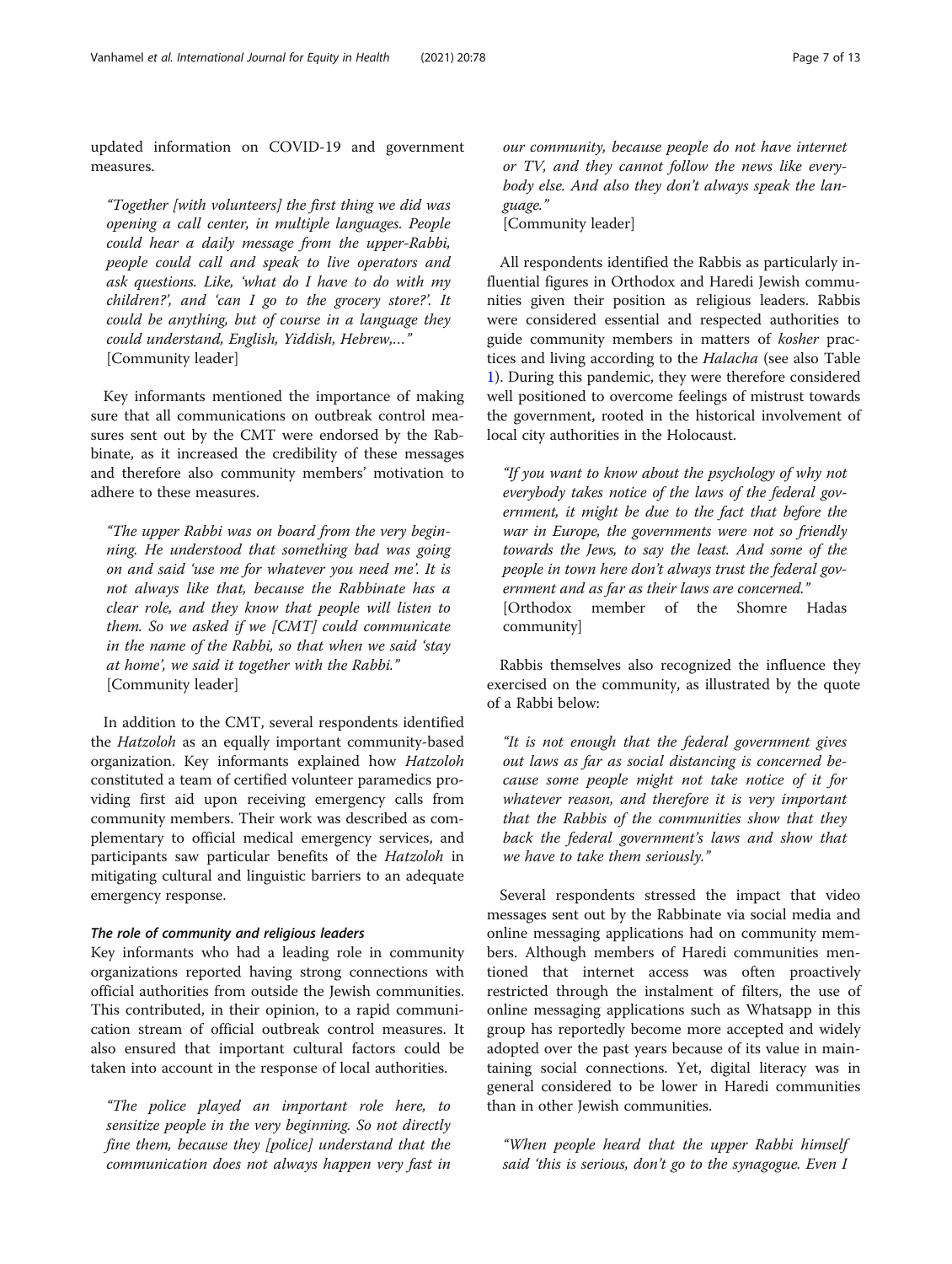don't go to the synagogue now', that had a big impact. And community members instantly knew 'this has to be serious'. This message has been shared massively. We are a very connected community you know, this news spreads like a running fire."

[Orthodox member of the Shomre Hadas community]

Respondents also recognized the leading role Jewish family physicians had during the lockdown period. Many saw preserving life and good health as one of the most important principles of Jewish religion, and Jewish family physicians seemed highly respected in the community for their role in promoting these values. They were mentioned to have actively participated in the spreading of video messages containing health promotion advice.

### Jewish solidarity and resilience

Respondents described the community responses against COVID-19 as characterized by a strong feeling of internal 'Jewish' solidarity which transcended the cultural boundaries between different (Orthodox) communities with differing traditions and degrees of religious observance (as described in Table [1\)](#page-2-0). While this was also reflected in the activities of the previously discussed various community-based organizations, respondents also referred to numerous forms of 'self-organization' to stay socially connected during a period of 'physical distancing'. The use of telephone calls and text messaging to check on family members acquaintances was reportedly widely used. Additionally, participants described several initiatives that were launched via different Whatsapp discussion groups to support the elderly and vulnerable of the Jewish community at large.

"There was indeed a rapid reorganization with a strong element of solidarity. There were Whatsapp groups, for instance to take care of older community members, to help them with their groceries. I also participated in those."

[Orthodox member of the Shomre Hadas community]

Several interviewees situated this solidarity in a historical context by referring to previous crises they had overcome as a people in the past. They reported that this common history had created a particular sense of community resilience, by fostering a feeling of being capable of collectively and successfully mitigating this current crisis as well.

"We heard stories of our parents about Jewish people when they were stuck behind the Iron Curtain. Stories of our grandparents during World War II, and the Holocaust. Now it was up to us to combat this crisis as well. That feeling was there."

[Orthodox member of the Shomre Hadas community]

# Unmet information and prevention needs Information needs

Although many respondents believed that information on COVID-19 reached the majority of Orthodox Jewish community members either through regular information streams (e.g. mainstream media) or through communications delivered by the CMT, many of them also acknowledged potential delays in introducing tailored information messages in mainly Haredi groups. Reasons identified included (1) a need to translate official communications to Yiddish and Hebrew first; (2) the fact that announcements of official communications by the national government often happened on a Friday night, which corresponded to the commencement of Shabbat and hereby complicated the penetration of information into communities strictly adhering to religious rules disallowing the use of electronic devices during Shabbat; and (3) the absence of television, radio, and internet use in many Haredi families.

"The start of the lockdown was announced on a Friday night. That is a very difficult timing for Jewish religion to still be of any use because that is when Shabbat starts, so there was no time to communicate all those measures to Orthodox Jews and tell them they could not go to the synagogue the day after. It was already too late. If we had known by Thursday evening, or Friday morning, then we might still have been able to do something." [Community leader]

Additionally, several respondents identified a need to provide a clear rationale behind all outbreak control measures communicated by official authorities. Interviewees referred to various Jewish cultures with a common tradition of providing extensive commentaries on written documents, placing interpretation at the core. Several interviewees felt that if community members were not able to develop a clear understanding of why measures were necessary, this would increase barriers towards their uptake. Therefore, translations of official communications to Yiddish and Hebrew needed, in their opinion, to go beyond the mere translation of the measures as such and include their relevant background. A religious framing, appealing to a highly valued Jewish ethos of 'preserving life at all cost', was deemed crucial.

## Attention for religious life

Many Orthodox interviewees perceived a lack of consideration of the needs of religious communities in Belgium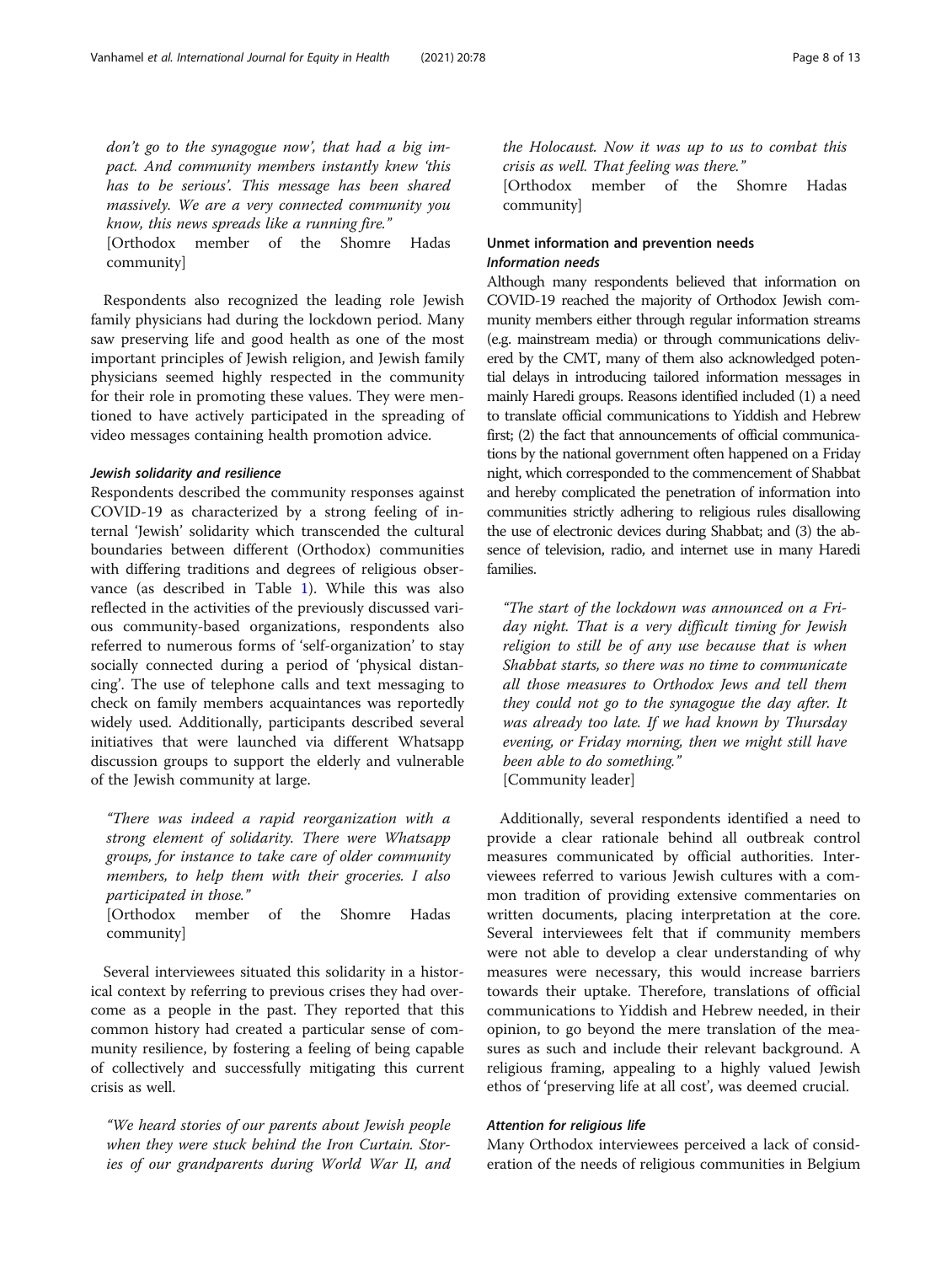during the first lockdown period. While many respondents identified being able to practice their religion as an essential part of the Orthodox Jewish identity, they also reported several barriers to appropriately accommodating religious activities to the context of the lockdown.

"Because our society has been increasingly secularized over the last years, there is basically no lobby group for religious people. And we are now 'collateral damage' because we are still religious, but we are a minority. If there were a larger Catholic group in Belgium, then prayer houses and religious services would have been way higher on the agenda. But it is not a priority, because people are not religious anymore."

[Orthodox member of the Shomre Hadas community]

Including representatives of the Orthodox Jewish communities in decision-making spaces of (local) governance structures was identified as a crucial step towards responding to the particular needs of this group.

"The problem is that they [the government] don't even know how hard it is for us. […] If they had known, they would have done something. I understand this, because I talked to people of the government. If we had been able to discuss possible solutions with them, I am sure we could have found something."

[Orthodox member of the Machsike Hadas community]

Intensifying the collaboration with local city-level authorities could, according to some respondents, lead towards more inclusive policies. Yet, at the same time respondents also identified potential barriers towards effective community engagement at this level due to the heterogeneity of the Orthodox Jewish communities within Antwerp.

"That has always been a difficult issue. If you have two Jews, there will be three opinions. It will never happen that we, as one community, will be that organized that we can send a representative to a collaboration platform. There are many reasons. Not everybody in the Jewish community wants the same things."

[Member of a Haredi community]

# **Discussion**

This qualitative explorative study sought to contribute to addressing the lack of evidence on experiences of local communities in coping with COVID-19 and related outbreak control measures. We present the case of the Orthodox Jewish communities in Antwerp as it can demonstrate how cultural, religious, and socio-economic factors related to minority populations' context may impact on the success of local pandemic responses.

We showed that government-issued COVID-19 control measures clearly had an impact on the distinctive communal life of religious minority communities in Belgium. Although it is difficult to isolate religious and cultural factors influencing people's adherence with official pandemic control measures from broader socioeconomic factors, our study reveals specific challenges faced by Orthodox Jewish communities. These challenges were mainly related to organizing religious life in a remote way, and the practice of 'physical distancing' in socially strongly connected communities. Our results also provide insights into how these particular communities coped with these challenges by being able to rapidly mobilize community resources which were partially pre-established before the pandemic hit, revealing their resilience. Importantly, the respondents in this qualitative study reflected a diverse sample including different cultural backgrounds and levels of commitment to religious life (from traditionally Jewish up to strictly Orthodox). This offered us an insight into how lived experiences can differ between these sub-groups, yet these cannot be generalized towards the entire Jewish population residing in Antwerp.

The potential vulnerability of Orthodox Jewish communities to COVID-19 has been highlighted in several reports [[19,](#page-11-0) [36,](#page-12-0) [37\]](#page-12-0). Especially the strongly connected communities of Haredi Jews were believed to have been disproportionately affected by the pandemic in large urban areas of, for instance, New York and Israel [[11](#page-11-0), [19\]](#page-11-0). While we lack official epidemiological data on the impact of COVID-19 on the Antwerp Jewish communities, many respondents in our research did not feel that their communities had been disproportionately affected by the pandemic during the first lockdown period. These perceptions were also in accordance with several media reports stating that, in contrast with previous predictions, the Antwerp Jewish communities seemed to have rather successfully mitigated the potentially devastating impact of a first wave of infections [\[38](#page-12-0)]. Despite recent research showing a very high SARS-CoV-2 seroprevalence in an ultra-Orthodox Jewish community in the UK conducted over October–December 2020, the perceived impact of COVID-19 on the physical health of Antwerp Orthodox Jews during the first lockdown period did not emerge as a prominent theme in our data [[39\]](#page-12-0). However, many respondents referred to the indirect effects of the pandemic on the social and religious lives of community members. Since Orthodox Jewish communities can be described in terms of a collective communal, familial,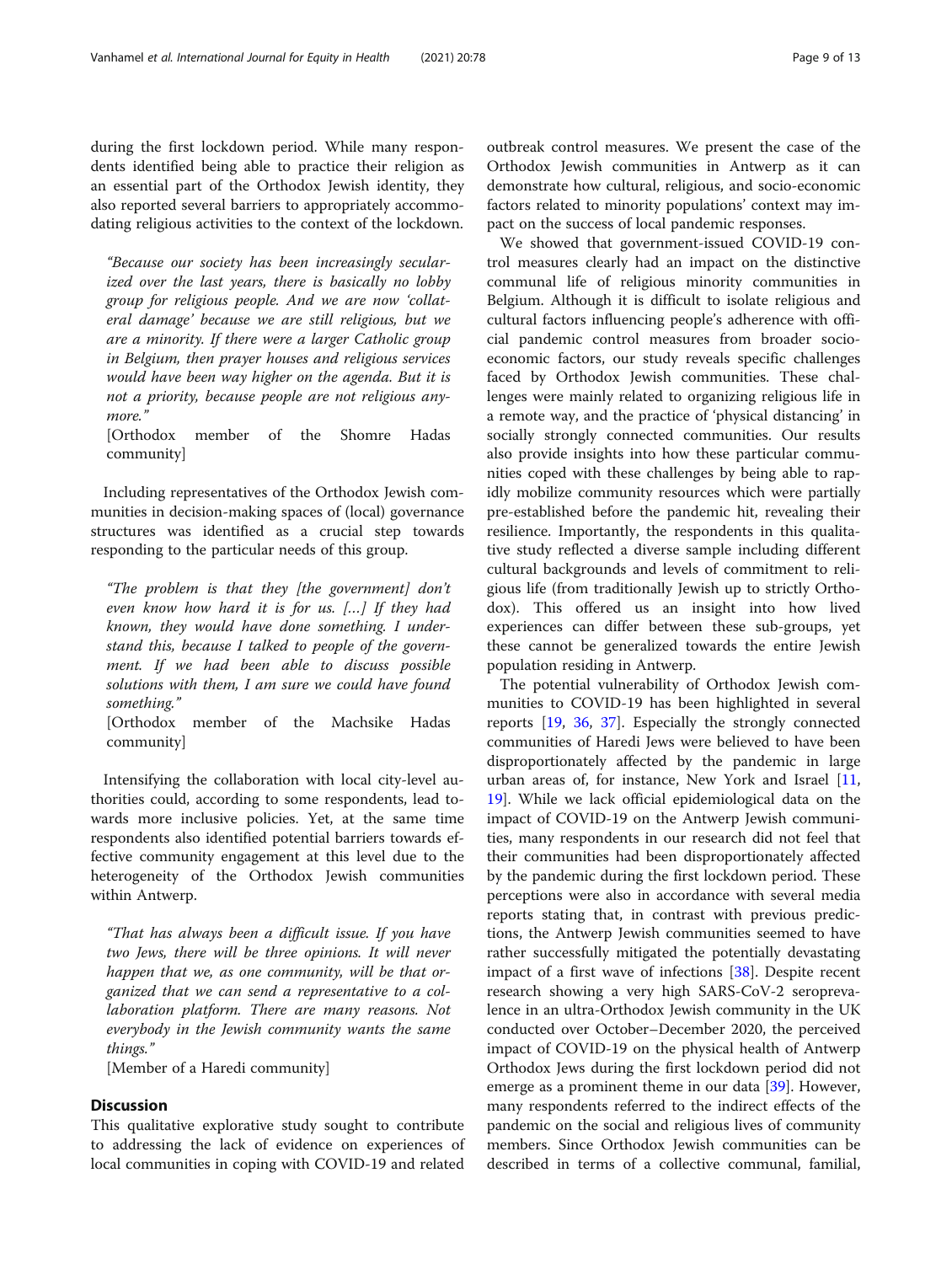and socially connected culture that values interaction with other community members, public health measures rooted in the concept of 'physical distancing' might indeed be experienced as particularly stressful to their members [[40](#page-12-0)].

Interviewees also provided us with some noteworthy elements that might constitute successful community responses against COVID-19. Firstly, respondents appealed to a feeling of internal solidarity which they felt added to the resilience of Jewish communities in coping with the current pandemic. This feeling was expressed in terms of being able to count on a broad social network providing them with material and mental support. While the close social connections within the Orthodox Jewish communities were previously identified as a potential risk factor for acquiring COVID-19, our study seems to suggest a possible protective effect. This confirms the findings from a recent study done among American Orthodox Jews showing that despite a high level of exposure to COVID-19, levels of stress and negative impact of the epidemic were generally low [\[37](#page-12-0)]. Besides an association with the positive effects of religious coping, the authors also referred to the possible benefits of a family- and community-centric culture that Orthodox Jews maintain. In addition, a study done among the three major cultural groups in Israel (secular Jews, Arabs, and ultra-Orthodox Jews) found elevated levels of psychological distress among these groups during pandemic times [\[41](#page-12-0)]. However, of all the studied groups, the ultra-Orthodox Jews showed the strongest resiliency factors and the lowest levels of psychological distress. A strong sense of coherence was suggested to be the most important explanatory factor for this correlation. The combination of a strong sense of identity, an ethos of mutual help, and the feeling of belonging, have previously been described as buffers in reaching and maintaining good mental health in Orthodox Jewish communities [[42](#page-12-0)]. Similar mechanisms might have been at play in the communities included in our study.

Consistent with previous research, our data show that even in the early phases of responding to a novel infectious disease outbreak, the rapid mobilization of community resources proved to be paramount to facilitate top-down-issued 'one-size-fits-all' control measures [\[43](#page-12-0)]. The tailoring of such measures to the needs of socioculturally diverse sub-groups within communities, including addressing language barriers, is a particular expertise that local experts bring to the table. In addition, historically rooted issues of mistrust towards the government were found to have complicated the initial coverage and uptake of control measures in Orthodox Jewish communities. Nevertheless, our research also shows that in the context of an infectious disease outbreak such as COVID-19, this mistrust can be overcome by the involvement of appropriate and trustworthy mediators who bridge the trust and information gap between communities and (local) authorities. We identified community leaders who maintain various connections both within and outside the communities, such as Jewish family physicians and the CMT, as particularly important to act as a bridge between these two worlds. Their engagement contributes to an effective and communityadapted outbreak response by merging scientific knowledge and expertise from outside the community with 'insider' knowledge of local sensitivities. Especially the importance of engaging religious leaders in this process has already been clearly established in the literature on previous disease outbreaks [\[44\]](#page-12-0). For instance, experiences of the 2013–2016 Ebola outbreak in West Africa highlighted the need for engaging with local and religious leaders and trusted peers to create an environment of trust within the growing climate of suspicion and fear towards governments' and international NGOs' motives in the outbreak response [\[45\]](#page-12-0). Respondents in our research articulated an equally important role for Rabbis in facilitating the uptake of the government's COVID-19 control measures. Rabbis did not only mitigate feelings of mistrust towards the government, they also made sure measures were articulated in a culturally appropriate way that had the potential to induce true behavior change. Notably, in some Orthodox Jewish cultures, the adoption of behavior that crosses traditional social or cultural boundaries might not be obtained without the blessing or advice of the Rabbis [[15\]](#page-11-0). This was also reflected in the narratives presented here, stating that all communications sent out by community organizations on COVID-19 should be endorsed by the Rabbinate to increase their uptake.

However, our study also reveals that we still lack understanding of how to reach sustainable involvement of communities and their leaders in decision-making spaces of local governance structures. Such community participation might lead to better ways to capitalize on existing community expertise and resources during health emergencies to foster community-adapted approaches. Future research should therefore continue to focus on documenting best practices of effective community engagement that go beyond passive consultation and actively include community representation in all steps of the outbreak response cycle. A recently conducted evidence synthesis concluded that such knowledge gaps remain especially evident in high-income countries [[44\]](#page-12-0). Yet, the potential benefits of a community-based approach are well-known and reiterated by this current research study. For instance, communicating in ways that are understandable, relatable, and tailored to people's competencies to interpret them, was pointed out by community members themselves as essential elements of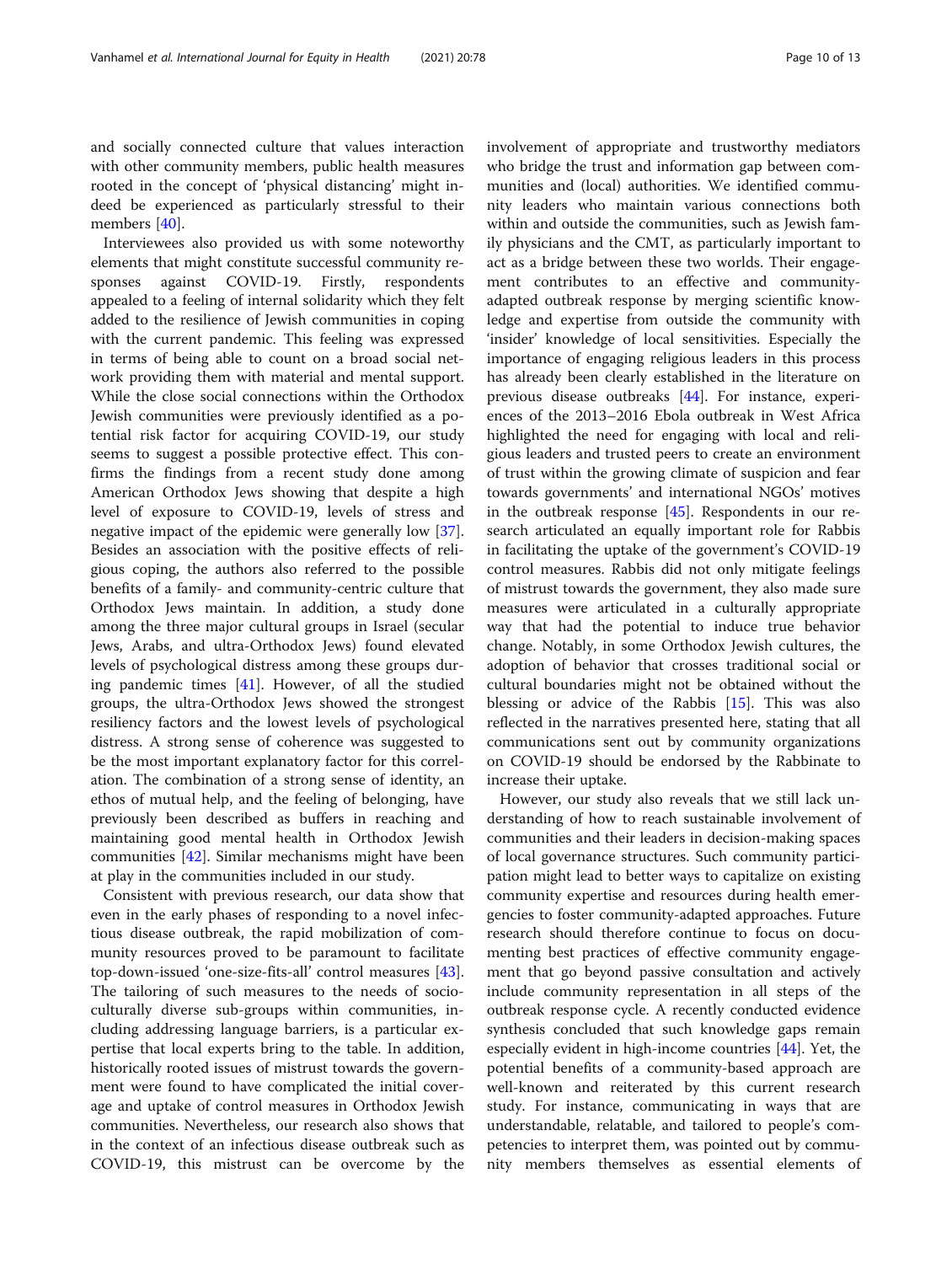effective risk communication in their community. It is, however, important to note that communities that are not as strongly socially organized and connected as Orthodox Jewish communities, might not be able to come up with innovative systems to streamline such communication efforts themselves. Moreover, heterogeneity within religious groups further complicates effective communication within these communities and risks overlooking the needs of the most vulnerable community members. Describing the highly heterogeneous Jewish communities as a homogeneous 'risk group', risks overstating the importance of certain beliefs or practices which may be particular only to a specific group of community members within 'the Jewish community'. Therefore, there remains a need to build partnerships that engage in a continuous dialogue with different community representatives and integrate a variety of local experiences into a constantly adapted and diversified response. Particular attention in this regard should be paid to engaging with minority populations, as their voices and needs are particularly at risk of otherwise being marginalized [[22\]](#page-11-0).

The findings of this study also point towards the risk of stigmatization that comes with the framing of public reporting on specific population groups. The possible negative consequences of such reports on the attitudes towards minority populations might bring to surface persistent and discriminating stereotypes [[46\]](#page-12-0). Monitoring done by the Tel Aviv University showed an increase of 18% of anti-Semitic incidents since the start of the outbreak, and a study done among a non-probability sample of over 2500 adults in the UK showed that almost 20% of participants believed to some degree in conspiracy theories around COVID-19 involving Jews [[47](#page-12-0)–[49](#page-12-0)]. One of the reasons why this stigmatization towards Jewish people in particular is surfacing during this pandemic, might be found in the (re)production of processes of 'Othering' [\[50](#page-12-0)]. By attributing undesirable or socially discredited behavior to an unknown or – in relation to prejudices and stereotypes – a historically familiar 'other', a false sense of assurance or safety might be maintained among the dominant group [[51](#page-12-0)]. Yet during times of social crisis (i.e. in this case a pandemic), these processes can lead to discrimination and blame. To avert this and to mitigate the negative effects of stigmatization, there is a clear need for inclusive communication towards a broader audience.

#### Study limitations

There are several limitations to this study. Firstly, the lack of quantitative data stratified by ethnicity limits our understanding of the epidemiological impact of COVID-19 on this population. Secondly, due to the explorative nature of this rapid assessment, we could not explore some complex social and cultural issues more in-depth, such as the narratives of mistrust towards the government. In addition, there are limitations in terms of the sampling. We relied on a mix of purposive and convenience sampling, to learn from the insights of respondents with different profiles and backgrounds, approaching interviewees as experts of their own experiences with the communities. We did not aim to represent and reflect the heterogeneity of Orthodox Jewish communities residing in Antwerp. Despite several efforts, we failed to include Orthodox Jewish women, which has led to a gender bias in our reporting. Reasons for this might be related to cultural sensitivities of having a male researcher, 'outsider' to the community, inviting Orthodox Jewish women for a private conversation. Moreover, gender separation is generally more common in Orthodox Jewish communities to be in accordance with the Halacha, and clear gender roles might result in less participation of Orthodox Jewish women in community leadership positions [[52](#page-12-0)]. There are also limitations to the digital methods used for online data collection. This excluded the participation of people who do not have a sufficient level of digital literacy, or do not wish to use electronic devices for other reasons. Lastly, the researcher being perceived as an 'outsider' to the communities might have yielded sometimes socially desirable or otherwise unreliable answers. Yet, by triangulating the information obtained through different sources, we aimed to overcome some of these challenges.

# Conclusion

Increasing our understanding of locally embedded community responses to COVID-19 can contribute to the development of effective community engagement strategies in the current and in future infectious disease outbreaks. While this study provided us with some very context-specific insights for the Antwerp Orthodox Jewish communities, we identified valuable lessons for developing community-adapted approaches to managing disease outbreaks in different settings.

Firstly, our findings confirm the importance of engaging community and religious leaders in risk communication to facilitate the uptake of government-issued outbreak control measures. This was done through creating culturally appropriate ways of communicating, and involving religious leaders in the dissemination of information to create a feeling of trust. Secondly, community experts can provide important advice on how to build on the social capital of community members in order to rapidly mobilize available resources, appealing to the resilient side of communities. Lastly, the involvement of community representatives in decision-making and governance structures might help to adequately respond to the needs of minority populations, including the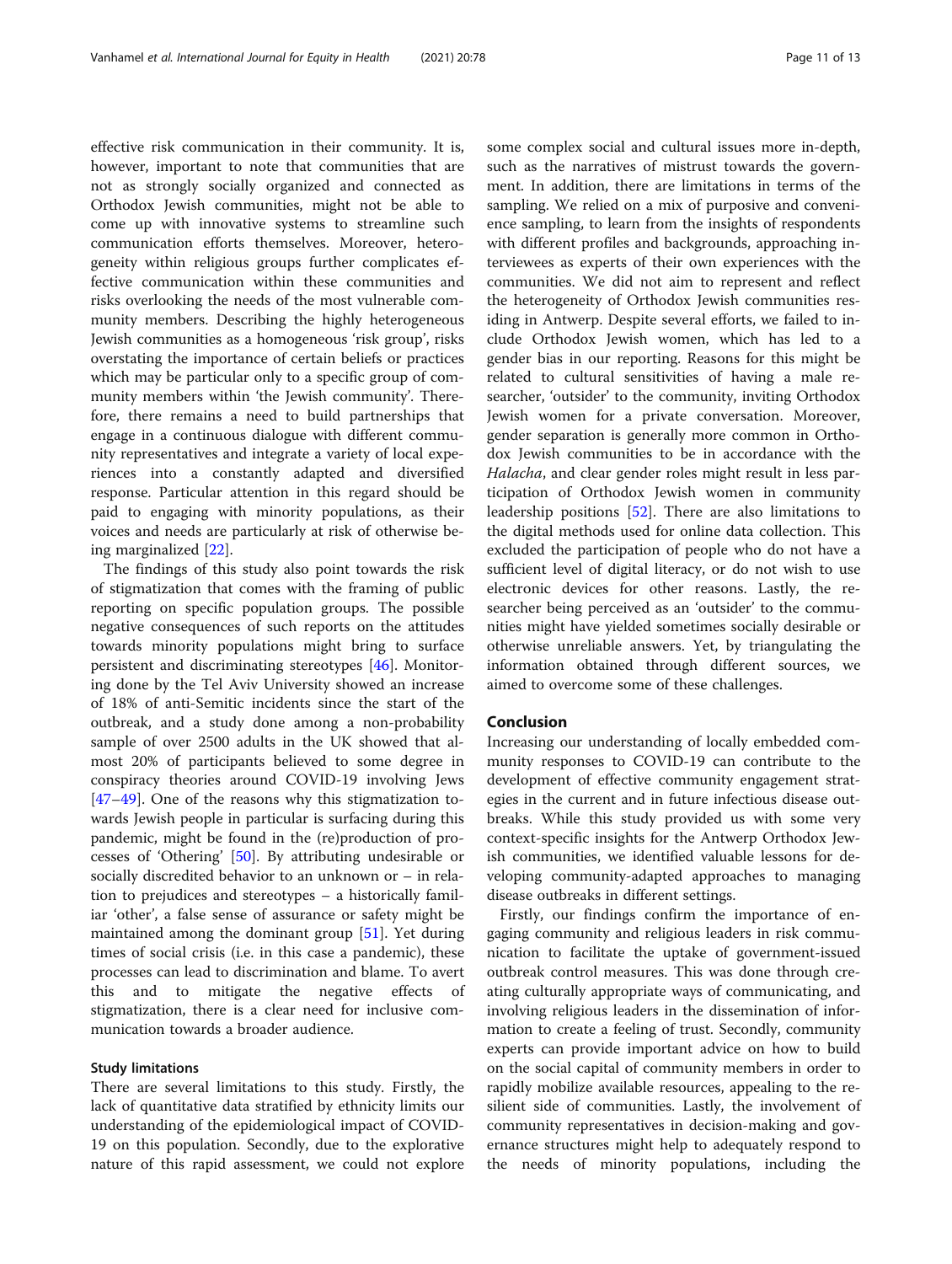<span id="page-11-0"></span>mitigation of stigmatization and their potential negative effects on local communities.

The positive effects of developing community-adapted outbreak responses are not limited to the 'targeted' communities but may extend to the entire population. Since the COVID-19 pandemic will not be over anywhere until it is over everywhere, effective community engagement during this pandemic will remain a key strategy to benefit public health at large.

#### Abbreviations

CAB: Community Advisory Board; CMT: Crisis Management Team; COVID-19: Coronavirus disease 2019; GDPR: General Data Protection Regulation; SARS-CoV-2: Severe Acute Respiratory Syndrome Coronavirus type 2; WHO: World Health Organization

#### Acknowledgments

We would like to thank Regina Suchowolski-Sluszny and other members of the community advisory board for their expert advice. We also like to thank all study participants for their collaboration and for sharing their experiences in this research project.

#### Authors' contributions

CN and KPG conceptualised the study and obtained funding. All authors contributed to the design of the study protocol and the development of the data collection instruments. JV conducted the interviews and analysed the data. JV, MM, EVL, MR, CG, TR and CN contributed to the interpretation of the data and the development of a thematic codebook. JV wrote the first draft of the manuscript. MM, EVL, MR, TR, CG, AR, CD, KPG and CN provided feedback on all versions of the manuscript. All authors contributed to the development of the final manuscript and read and approved of the final version.

#### Funding

This study was funded by the Institute of Tropical Medicine's COVID-19 Pump Priming fund supported by the Flemish Government, Science & Innovation. The funder had no role in the study design, data collection, analysis and interpretation of data or in writing the manuscript.

#### Availability of data and materials

All relevant data supporting our findings are included in this published article. The complete datasets generated and analysed during the current study are not publicly available because they might contain information that could identify other persons, yet additional anonymized data are available from the corresponding author on reasonable request.

# **Declarations**

#### Ethics approval and consent to participate

This study obtained ethical approval of the institutional review board of the Institute of Tropical Medicine, Antwerp (approval reference 1391/20). All participants provided verbal informed consent.

#### Consent for publication

Not applicable.

#### Competing interests

The authors declare that they have no competing interests.

### Author details

<sup>1</sup>Department of Public Health, Institute of Tropical Medicine, Nationalestraat 155, B-2000 Antwerp, Belgium. <sup>2</sup>Outbreak Research Team, Institute of Tropical Medicine, Nationalestraat 155, B-2000 Antwerp, Belgium. <sup>3</sup>School of Tropical Medicine and Global Health, Nagasaki University, Nagasaki, Japan. 4 Amsterdam Institute for Social Science Research, Amsterdam, The Netherlands.

#### Received: 18 December 2020 Accepted: 2 March 2021 Published online: 15 March 2021

#### References

- 1. Rifkin SB. Lessons from community participation in health programmes: a review of the post Alma-Ata experience. Int Health. 2009;1(1):31–6.
- 2. Rifkin SB. Examining the links between community participation and health outcomes: a review of the literature. Health Policy Plan. 2014;29(suppl\_2): ii98–ii106.
- 3. Questa K, Das M, King R, et al. Community engagement interventions for communicable disease control in low- and lower- middle-income countries: evidence from a review of systematic reviews. Int J Equity Health. 2020;19:  $1 - 20$
- 4. Ramsbottom A, O'Brien E, Ciotti L, Takacs J. Enablers and barriers to community engagement in public health emergency preparedness: a literature review. J Community Health. 2018;43(2):412–20.
- 5. World Health Organization. Community engagement framework for quality, people-centred and resilient health services. 2017. [https://apps.who.int/iris/](https://apps.who.int/iris/handle/10665/259280) [handle/10665/259280.](https://apps.who.int/iris/handle/10665/259280) Accessed 11 Nov 2020.
- 6. Kickbusch I, Reddy KS. Community matters why outbreak responses need to integrate health promotion. Glob Health Promot. 2016;23(1):75–8.
- 7. Noar SM, Harrington NG, Aldrich RS. The role of message tailoring in the development of persuasive health communication messages. Ann Int Commun Assoc. 2009;33(1):73–133.
- 8. Zhu J, Cai Y. Engaging the communities in Wuhan, China during the COVID-19 outbreak. Global Health Res Policy. 2020;5(1):1–4.
- 9. Ekzayez A, al-Khalil M, Jasiem M, Al Saleh R, Alzoubi Z, Meagher K, et al. COVID-19 response in Northwest Syria: innovation and community engagement in a complex conflict. J Public Health. 2020;42(3):504–9.
- 10. Galiatsatos P, Monson K, Oluyinka M, Negro D, Hughes N, Maydan D, et al. Community calls: lessons and insights gained from a medical-religious community engagement during the COVID-19 pandemic. J Relig Health. 2020;59(5):2256–62.
- 11. Waitzberg R, Davidovitch N, Leibner G, Penn N, Brammli-Greenberg S. Israel's response to the COVID-19 pandemic: tailoring measures for vulnerable cultural minority populations. Int J Equity Health. 2020;19(1):71.
- 12. Vanden DV. Laten we hun lied verder zingen. De heropbouw van de Joodse gemeenschap in Antwerpen na de tweede wereldoorlog (1944– 1960). Amsterdam: Aksant; 2008.
- 13. Abicht L. De Joden van Antwerpen. 1st ed. Antwerpen: Vrijdag; 2018.
- 14. Longman C. Waar een Rabbijnse wil is, is er een Halachische weg? RoSa Uitgelezen. 2004;4:1–9.
- 15. Schnitzer G, Loots G, Escudero V, Schechter I. Negotiating the pathways into Care in a Globalizing World: help-seeking behaviour of ultra-orthodox Jewish parents. Int J Soc Psychiatry. 2009;57(2):153–65.
- 16. Don-Yehiya E. Orthodox Jewry in Israel and in North America. Israel Stud. 2005;10(1):157–87.
- 17. de Lange NRM. An introduction to Judaism. Cambridge: Cambridge University Press; 2000.
- 18. Buckser A. Secularizarion, religiosity, and the anthropology of Jewry. J Modern Jewish Stud. 2011;10(2):205–22.
- 19. Stack L. 'Plague on a biblical scale': Hasidic families hit hard by virus in the New York area, the epidemic has killed influential religious leaders and torn through large, tight-knit families. New York Times. 2020. [https://www.](https://www.nytimes.com/2020/04/21/nyregion/coronavirus-jews-hasidic-ny.html) [nytimes.com/2020/04/21/nyregion/coronavirus-jews-hasidic-ny.html](https://www.nytimes.com/2020/04/21/nyregion/coronavirus-jews-hasidic-ny.html) . Accessed 11 Nov 2020.
- 20. Van De Perre P. Vrees voor veel besmettingen in Antwerpse Joodse gemeenschap. De Standaard 2020. [https://www.standaard.be/cnt/dmf202](https://www.standaard.be/cnt/dmf20200323_04899837) [00323\\_04899837.](https://www.standaard.be/cnt/dmf20200323_04899837) Accessed 11 Nov 2020.
- 21. Business Insider. New York City Mayor de Blasio singles out the city's Jewish community for flouting coronavirus rules and said cops will start arresting people gathered in large groups: Business Insider; 2020. [https://www.](https://www.businessinsider.nl/de-blasio-tweet-jewish-community-coronavirus-social-distancing-rules-2020-4/) [businessinsider.nl/de-blasio-tweet-jewish-community-coronavirus-social-dista](https://www.businessinsider.nl/de-blasio-tweet-jewish-community-coronavirus-social-distancing-rules-2020-4/) [ncing-rules-2020-4/.](https://www.businessinsider.nl/de-blasio-tweet-jewish-community-coronavirus-social-distancing-rules-2020-4/) Accessed 11 Nov 2020.
- 22. Yaya S, Yeboah H, Charles CH, Otu A, Labonte R. Ethnic and racial disparities in COVID-19-related deaths: counting the trees, hiding the forest. BMJ Glob Health. 2020;5(6):e002913.
- 23. Kirby T. Evidence mounts on the disproportionate effect of COVID-19 on ethnic minorities. Lancet Respir Med. 2020;8(6):547–8.
- 24. Aldridge RW, Lewer D, Katikireddi SV, Mathur R, Pathak N, Burns R, et al. Black, Asian and minority ethnic groups in England are at increased risk of